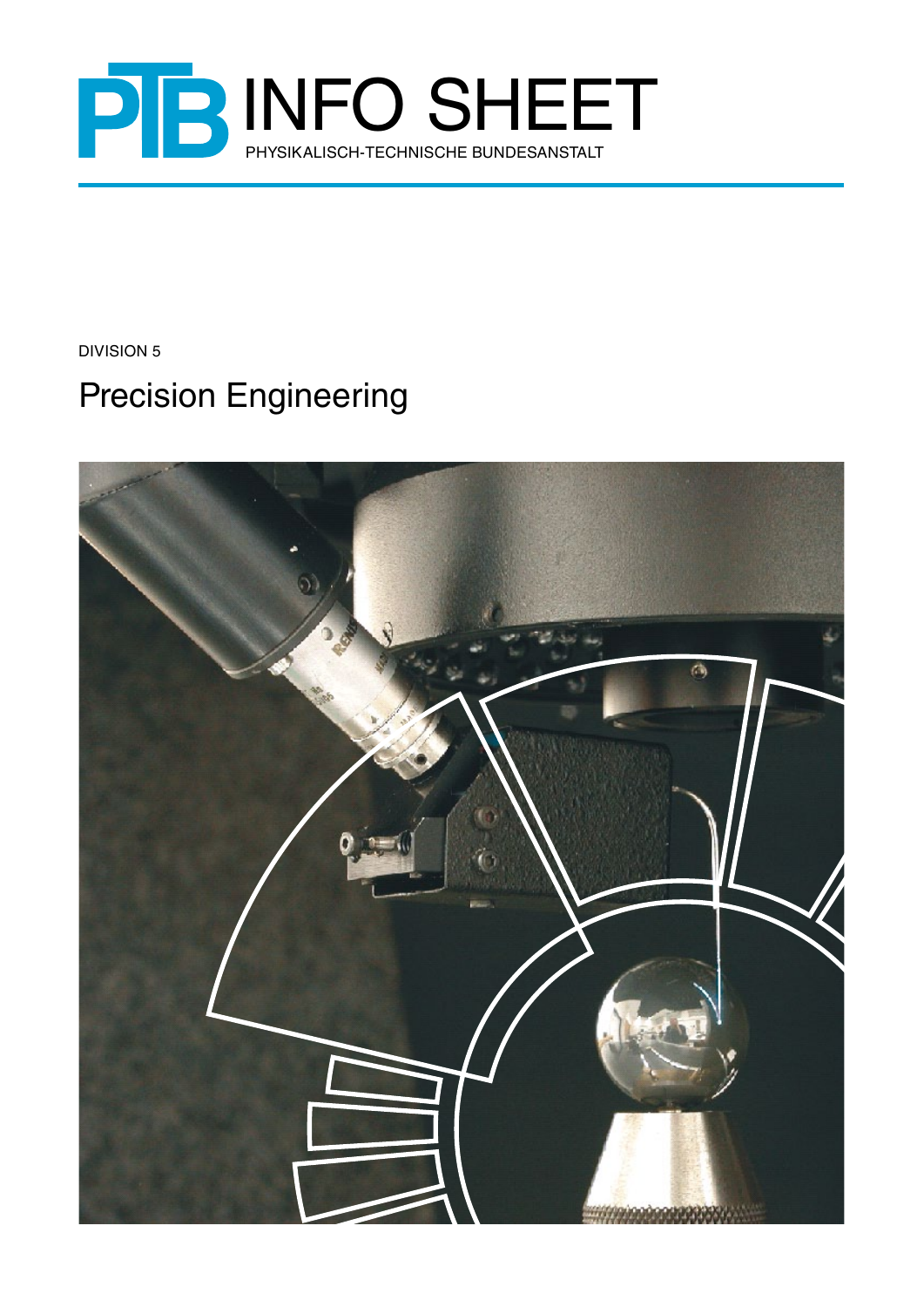# Precision Engineering

In many important technical branches of industry, length measuring techniques provide the basis for a stable and sustainable production. Here, the traceability of such measurements to the unit "metre" is a precondition for globally distributed manufacturing, because it guarantees that everywhere on earth, the same measure is valid. Quality systems are based on this proof of an uninterrupted metrological chain which reaches up to the national standards at its top of the hierarchy.

## **Automotive and Mechanical Engineering**

Automotive and mechanical engineering are important pillars of the national economy. A successful international division of labour and production processes which become increasingly complex in these fields of industry are possible only if work is performed with utmost accuracy. Vehicle construction, for example, requires exact and reliable manufacturing processes to comply with the narrow component tolerances of just a few micrometres as are, among other things, demanded for the components of drive chains or engines. Manufacturing of the most important geometries is frequently supervised by means of 3D coordinate measuring machines which, due to their universality, are particularly suited to this. For traceability to the unit "metre", industry uses gauge blocks in wide range – and, PTB offers high-precision interferometric calibrations. With the increasing miniaturization and the aim of achieving a higher measuring velocity and measurement



Coordinate measuring machines (CMMs) are important auxiliaries in industrial metrology.The figure shows a CMM during the calibration of a motor block which is used as a workpiece-like calibration standard in accredited calibration laboratories (DAkkS).



Surface of an Si/Al cylinder tread; On the left: image of a scanning electron microscope; On the right: topography of an area of 500 µm x 400 µm, measured with a scanning force microscope.

(source: Hannover University, authorized by Daimler AG)

point density, optical sensors have become – in addition to scanning metrology – more and more important. Industrial computer tomographs have also found their way into precision engineering. Their technique allows components to be determined for the first time in a non-destructive, volumetric way and thus, the internal and external structures to be determined dimensionally. In close cooperation with industry, PTB develops application-specific standards, high-precision measurement procedures and universal methods for the determination of task-specific measurement uncertainties.

The surface of components must fulfil specific requirements such as, for example, varnishability of sheet surfaces, oil retaining ability of cylinder paths in combustion engines or friction behaviour in gears. To ensure fulfilment of these requirements, the surface characteristics specified for this purpose must be measured during the production process.  $\blacksquare$ 

# **Aviation and Aerospace**

Whereas in the aerospace industry, highly complex single specimens or small series at the limit of what is technically feasible are mainly developed, the aviation industry is focussed on the production of relatively large quantities of high quality. In this case, the large structures with dimensions of up to several ten meters represent a special challenge to production processes and the measuring technique associated with them. For this purpose, mobile measuring devices are frequently used. These are systems based on spatial angle measurement (triangulation), on a combination of angle and distance measurement and on pure distance measurement (trilateration). For the precise interferometric calibration of such length measuring devices, PTB has a high-precision geodetic basis – 50 meters in length – at its disposal.  $\blacksquare$ 



Flexible determination of large measurement ranges: Theodolite system – in the fore-ground, on the left – during use in dimensional measurements on an aircraft component.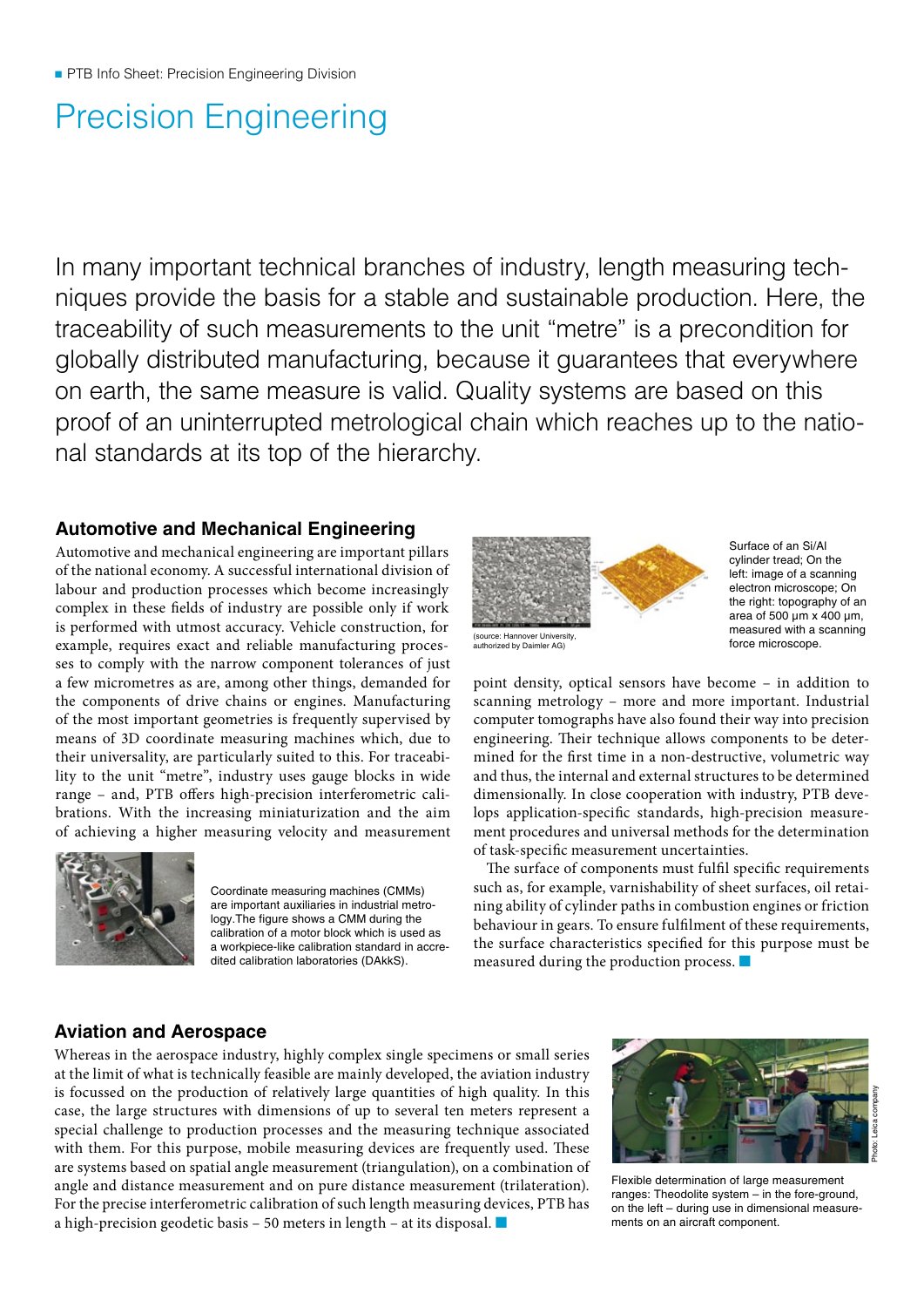## **Microsystems Technology**

In microsystems, sensors, actors and data processing interact on the smallest possible space. Some examples are acceleration and rotation rate sensors for the release of airbags, sensors in stabilization and navigation systems, instruments in minimalinvasive surgery as well as endoscope systems or chemical sensors for food control.

Here – as in conventional technologies – dimensional metrology is the most important means of quality assurance. An essential characteristic of technical components of microsystems are their – compared to semiconductor components – greater vertical dimensions and high aspect ratios. Dimensional measuring systems from semiconductor manufacturing, as well as conventional surface measuring devices can therefore be employed only to a limited extent. Micro-measuring systems for genuine three-dimensional measurements are required – with reduced dimensions – in particular of the stylus tips. A tactile-optical 3D fibre probe for microstructures developed at PTB was the first practical solution to this problem. At present, the smallest obtainable probe sphere diameter amounts to 15 µm.

For special fields of activity, micro-mechanical probing systems are developed in cooperation with institutes of Braunschweig Technical University. A successful example is the 3D micro-probe (figure) which allows microstructures to be scanned with resolutions in the nanometre range.  $\blacksquare$ 



The smallest parts must be measured – on the left: fibre probe (industrial version), on the right: microprobe, a development of the Institute for Microtechnology of Braunschweig Technical University (membrane chip) in cooperation with PTB.



"Assembled cantilever probe" for the scanning of front and lateral surfaces of a microgear. The light beam deflection system of the SFM serves to detect the deflections of the cantilever of a scanning force microscope. The inlet image shows the stylus tip.

### **Nanotechnology**

Structures or particles with dimensions below 100 nanometres often exhibit properties which strongly differ from those of the solid matter. These dimensional properties are very often relevant to the function and an adequate, traced-back measuring technique is indispensable for industrial production. Examples of the use of such small structures are quantum dots in optics, magnetic nanoparticles in medical therapy, carbon-nanotubes for information technology and the improvement of mechanical properties of composite materials or nanoparticles for the improvement of surface characteristics.

PTB recognized the potential of high-resolution scanning probe microscopes for metrology at an early stage and developed the scanning force microscope (SFM) from a purely imaging device into a quantitative measuring device. Today, the SFM allows the smallest structures from the fields of microsystems technology, semiconductor technique, biology and chemistry to be imaged and measured.

The metrological SFMs developed at PTB are used to calibrate standards for industry and research institutes, to ensure the "correct measure" also in the nanometre range.

The development of new probing systems allows the field of application for these scanning force microscopes to be extended and possible solutions to so far unsolved measurement tasks to be offered. At PTB, a probe has been developed which measures virtually "around the corner". Only small changes in the software of the measuring instrument are necessary to convert a normal SFM into a genuine 3D-capable measuring system.  $\blacksquare$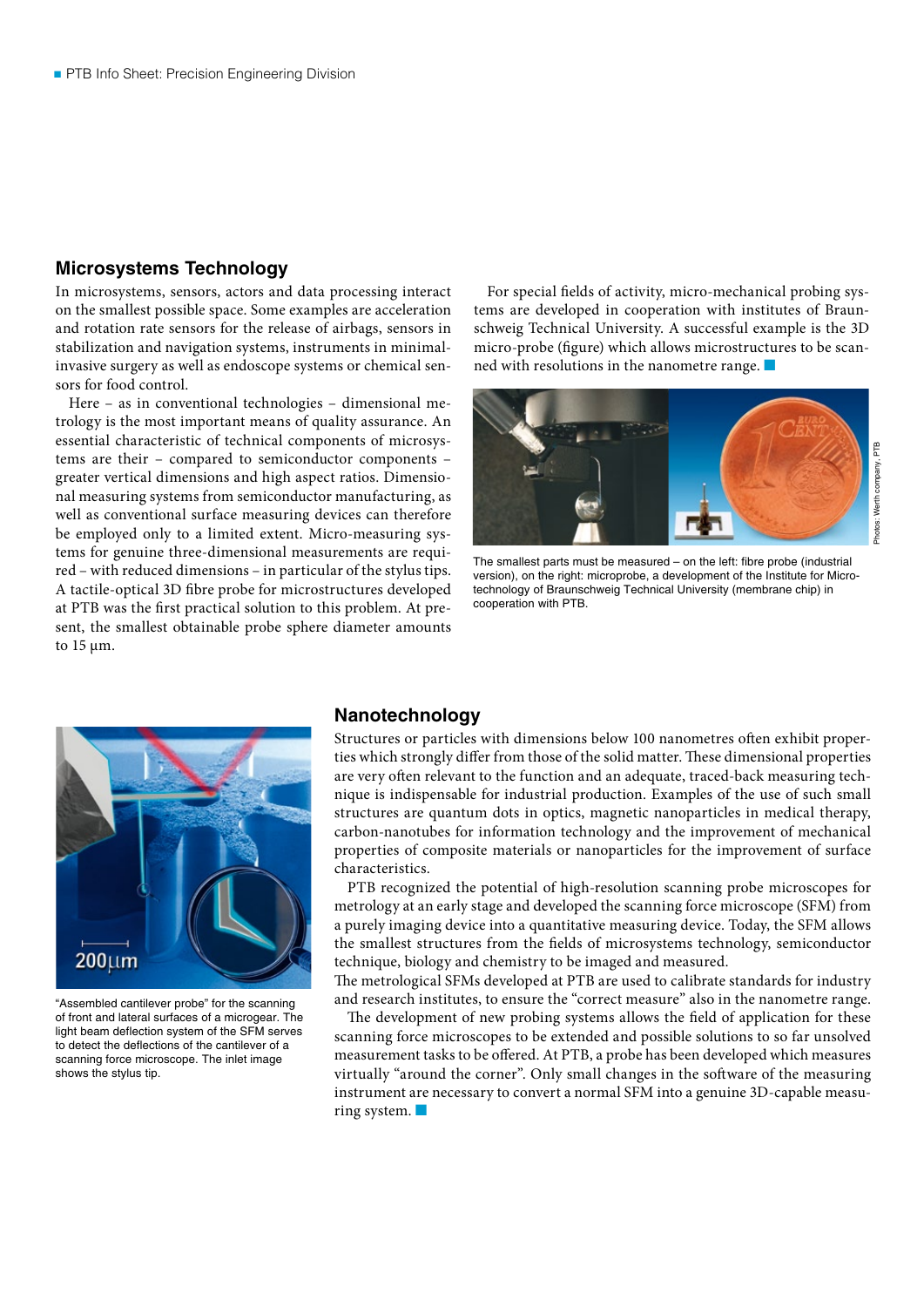

Measuring of nanostructures on large substrates – the combination of lowenergy electron microscope, large sample chamber and laserinterferometrically controlled x-y positioning table in the electron-optical metrology system allows precise dimensional measurements to be performed on mask and wafer structures.

# **Material Properties – Hardness and Thermal Expansion**

Hardness determination ranks among the most important material tests in industry intended to determine the mechanical properties of the materials used. Hardness measurements are applied to determine the mechanical properties of materials and components. The conventional hardness measuring procedures according to Rockwell, Vickers and Brinell are widely spread. In the case of these procedures, a hardness indentation is produced in the sample, whose dimensions are determined and from which the hardness is calculated. For the measurement of additional elastic and plastic properties of materials, the depth of penetration and the test force are measured for increasing and decreasing test force. This so-called instrumented indentation test allows the mechanical properties of ultra-thin layers (depth of penetration  $\leq 0.2 \,\mu$ m), which are used, e. g., in microelectronics, microsystems technology and technical optics, to be measured in the nanorange in particular.

To ensure the traceability of hardness measurements, reference hardness blocks which are calibrated at PTB are used in accredited laboratories (DAkkS) and in industry. In addition, PTB provides hardness reference standards and measurement techniques for the force, the depth of penetration and the form of the indentors.

As an ever increasing precision is required – especially in manufacturing processes in the semiconductor industry – the properties of the high-tech materials used – as, for example, the dimensional stability and the thermal expansion properties – must be exactly known. In its precision interferometer,

### **Semiconductor Industry**

The semiconductor industry is the best known example of how the performance of products can be constantly improved by ever smaller structures. Here, linewidths and the x-y coordinates are essential dimensional measurands at the structures on lithography masks and silicon disks (wafers). In Division 5, the activities in linewidth metrology are concentrated on highresolution microscopic measuring procedures, such as scanning electron and scanning probe microscopy. For length and coordinate measurements, special comparators are used. If, for example, length graduations of 300 mm are measured with a vacuum length comparator, uncertainties of a few nanometres can be achieved. Further developments shall, in future, allow uncertainties below one nanometre.

The angle measuring technique provides the basis for new methods for precise topography measurements – also of large substrates – in the semiconductor industry, for synchrotrons and as a flatness standard at PTB. The angle measuring devices and standards required for this purpose can be calibrated in the Division by means of high-precision primary standards.  $\blacksquare$ 

PTB applies the method of the absolute length determination by means of optical interferometry to determine these properties directly.

For this purpose, the length – but also the topography – of macroscopic samples is measured as a function of the temperature and/or time. The results allow the expansion coefficient to be calculated as a function of the temperature. Quantitative statements regarding the homogeneity of the thermal expansion, the compressibility, length relaxations and long-term stability of samples are, however, obtained as well.  $\blacksquare$ 



Interferential phase topography of two different samples. On the left: blockshaped sample (centre, yellow/reddish), whose upper end face is measured relative to an end plate which was "wrung" onto the lower end. On the right: the same measuring procedure for a cylindrical sample. The areas which are evaluated for the length measurement are marked.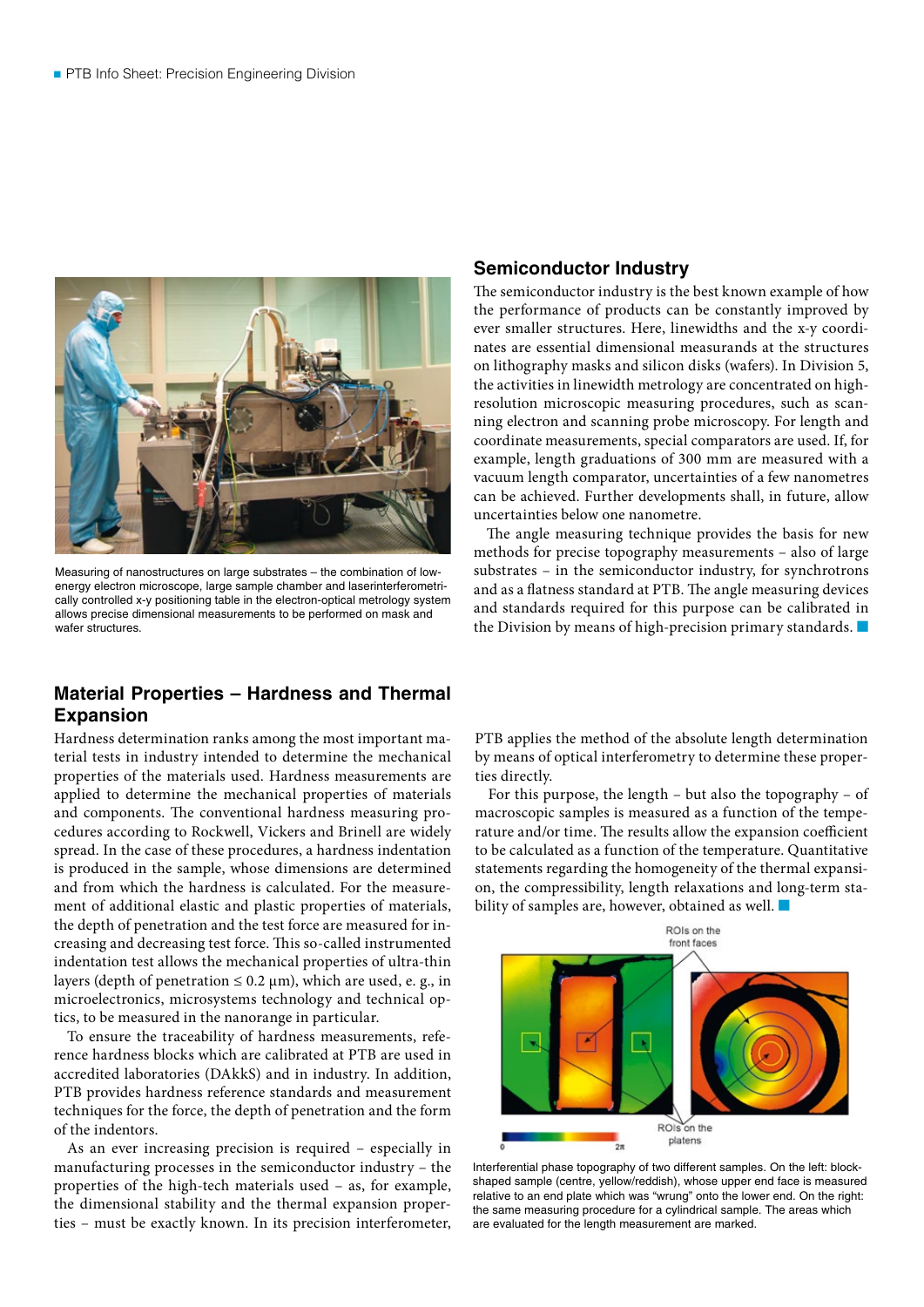## **Fundamental Constants**

The General Conference for Weights and Measures (CGPM), the highest international committee in the field of units and metrology, has decided to redefine the units kilogram, ampere, kelvin and mol on the basis of suitable fundamental constants within the next years. This calls for the highest requirements for determination of the constants. The Precision Engineering Division is involved in two projects whose work is aimed at new determinations of the Avogadro constant  $N_A$  and the Boltzmann constant  $k_{\nu}$ , respectively.

The Avogadro project is aimed at characterizing – with the utmost accuracy – both the microscopic and macroscopic density of a precise, polished sphere (mass: approx. 1 kg) made of highly enriched, almost isotopically pure (99.99 %), single-crystal <sup>28</sup>silicon material, and to determine the Avogadro constant from it with a relative uncertainty of  $2 \cdot 10^{-8}$ .

In the Precision Engineering Department, the volume of the silicon sphere (diameter: approx. 93 mm) is determined with an aspired relative measurement uncertainty of  $1 \cdot 10^{-8}$  . This is done with the aid of an interferometer for spheres especially developed for that purpose.

It is the aim of the Boltzmann project to redefine the thermodynamic temperature scale via an improved knowledge of the Boltzmann constant  $k_{\nu}$ . For this purpose, the Precision Engineering Division performs dimensional precision measurements on piston-cylinder pairs for pressure balances. When the effective piston area is determined, the measurement uncertainties must not be larger than  $10^{-7}$  – another great challenge to metrology which requires the use of specially developed devices.  $\blacksquare$ 



Diameter variants measured with the interferometer for spheres within the scope of the Avogadro project on a silicon sphere. The colour variation from blue to red visualizes deviations from the perfect spherical form of approx. 20 nm. The volume is calculated from a great number of diameter measurements.

# **Development and Manufacturing of Precision Devices**

In the field of metrology, PTB holds a top position worldwide. This will remain possible only if the Scientific Instrumentation Department continues to develop, construct and manufacture new ultra-precise measuring devices and test facilities in cooperation with the corresponding departments. Depending on the experimental task to be solved, materials rarely used must also be processed – beyond standardized procedures. To ac-



Orientation apparatus for single-crystal materials. The device is approx. two meters in height and has a weight of about two tonnes.

complish these tasks, the latest manufacturing technologies are applied and computer-supported system components are used for construction (CAD and FEM), order planning and manufacturing (CAM). To be able to meet the high – and continuously increasing – requirements for production accuracy and material variety, new technologies are developed, optimized and tested. The production-oriented developments made at PTB lead to precision components which – as regards the accuracy achieved – occupy an international top position. This is why the Scientific Instrumentation Department also participates in international projects and thus allows extraordinary components to be realized for scientific experiments such as, for example, the international "MicroSCOPE " experiment for the verification of the principle of equivalence.  $\blacksquare$